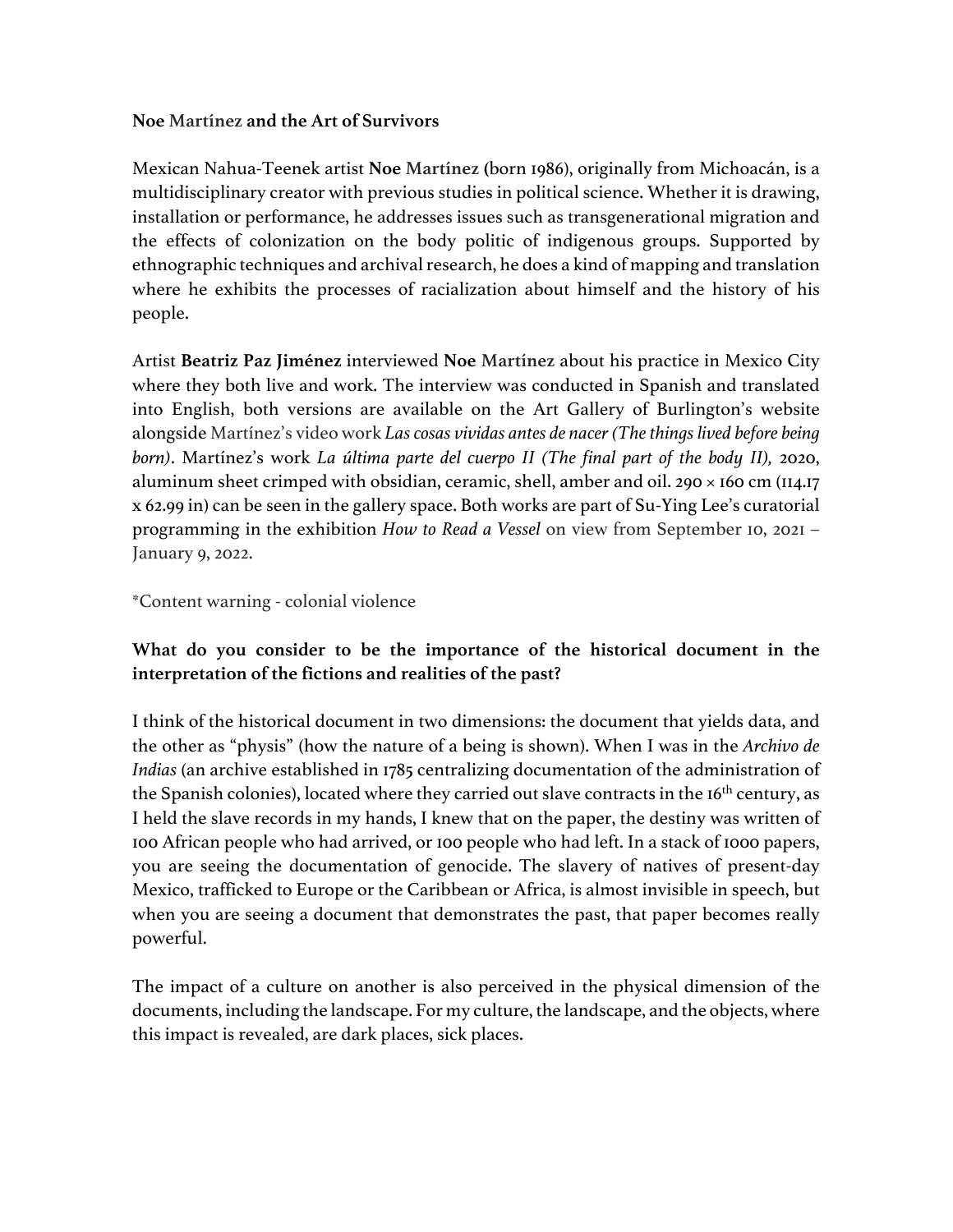# **Talk about entering the past like a space that is alive in another way, identifying what has become ill.**

Entering a space is entering a time, and vice versa. I think of movement more as an experience than as a concept: to go to the past and return to the present is a constant sickening-healing (the work of accessing traumatic histories stored in the body for the purposes of healing). Violent events are informed by space, territories, and relations, then confirmed by some historical document or trace. The body is an archive, you know it when you are in front of racialized bodies, dark and light.

I wrote a letter, that I have performed as spoken-word as part of *La obsidiana y el mar*, to colonizer Nuño de Gúzman (Nuño Beltrán de Guzmán was appointed governor of Panuco, Mexico in 1525 by the Spanish colonial government. Guzmán treated the original people of the territory with such violence, that he was nick-named Bloody Guzmán) to tell him what I needed to, but possibly more people needed it, some before I was born. You began to live because someone has already carved out how you are going to find the world, someone has already configured it for you. It is totally free, potent, that art reorders the configuration of that. Or at least it proposes to. I believe that art has that capacity to restructure things that are already arranged in a certain way, and in doing so, to think of certain times as sick time, and as a place of entry and exit.

#### **On a personal level, how did you live the effects of the migration of your parents?**

Colonial wounds are like scabs. I was born far from my ancestral community of Calmecayo (Coxcatlán, San Luis Potosí). Mine has been a labor of recognition, where the dimension of the territory is in the body, the relationships, the dream world. In Mexico and other colonized countries, to recognize oneself as a member of an original group carries with it a burden of discrimination due to a social fabric that was made homogenous and mestizo.

My parents migrated from their community to Mexico City and afterwards to Morelia, Michoacán, where I was born. To study, I migrated to Mexico City, in a time in which the right to the city was lost due to the war against the *narco* in Michoacán. I saw people hanged and shot. In school, they aspired to produce European and United States style art. Their set of tools didn't make sense to my purposes, nor did I have an artist colleague that was looking for the same thing as I. When I began to work directly with my family, they became both my characters as well as my interlocutors. It was a very solitary and one-onone process, sometimes I would record them and sometimes not. We drew a lot together, we wrote, it was very intimate. The history of my family is part of a chain of migration of original people that for more than 500 years has had to see how territories and opportunities are centralized.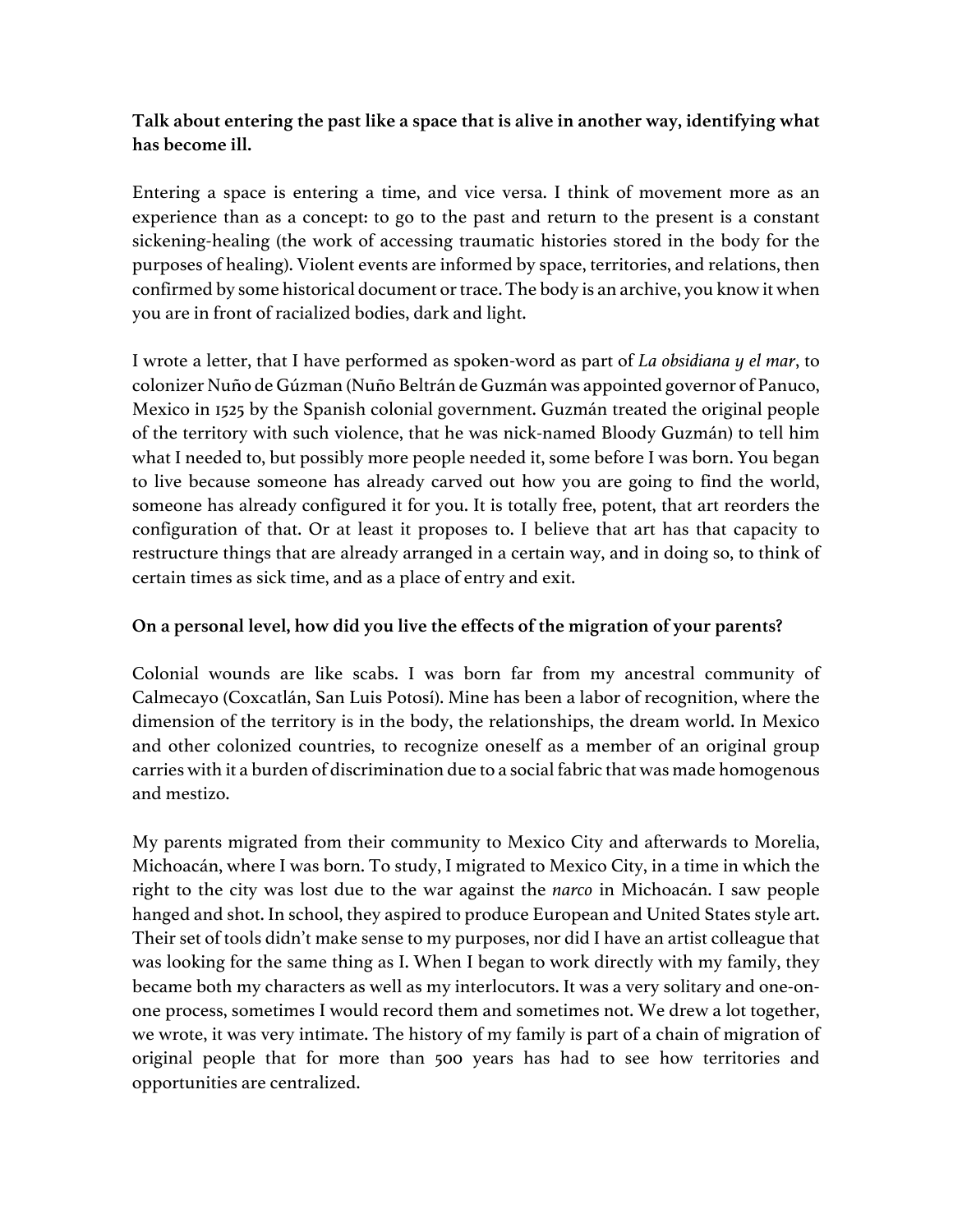## **What are the challenges of exhibiting Indigenous art in contexts where artistic production and exhibition often derive from colonizing systems?**

Due to my skin color and my features, airports sometimes are a nightmare. They usually check my passport five times, or they stop me in the tunnel when I'm about to board the plane. I've had experiences where security guards have denied me access to my own exhibitions, or they have confused me with other people who do the cleaning in the building. This of course is not the problem. The problem is how my image is stigmatized due to years and years of racial segregation. I think about it a lot with my friends with whom I rap, who live in the periphery of the city. When I invite them to do something in the context of a museum, they ask, *where is the museum? Can we go? What clothes should we wear?* These seem like unimportant questions, but they are satirical remarks which show how we behave as a society. It is disturbing to be told, "I do not want to go to the museum because in that zone of the city I do not feel good," and many people have said that to me.

There are situations which serve as a sort of simulation of integration for original peoples, but that do not actually problematize nor resolve the issues faced by racialized peoples. "Indigenous" is a colonial concept. There are those who reinvent it, or who make it part of their identity. I do not use it. I try to use the term "original" or *Teenek* (which defines my own culture). The continuity of your identity in your work converts into double work, and you end up inventing a toolbox which does not always prevent your work from being exoticized when it enters the art market.

I do not consider myself indigenous and I do not consider myself only Nahua, like other friends consider themselves, I consider myself Teenek-Nahua. I mean, I am linguistically Nahua but spiritually I am a Teenek relative, but I am an artist who also lives as a city artist with a specific lifestyle, so I go swimming, I do yoga, I eat organic vegetables... So what am I at the end?

Recently some curators were very insistent that I identify as an *Indigenous artist*. I felt violated for having to explain why I don't identify as Indigenous. I have never seen an exposition that is called "White Mexican Art". I don't think it is the right way to establish a real dialogue from the plurality of which is a country like Mexico, nor from the cultural plurality of art in the world. There is no nation that is totally uniform. I believe that naming "contemporary Indigenous art," "LGBTQ art," exercises a sort of double exclusion dressed as inclusion.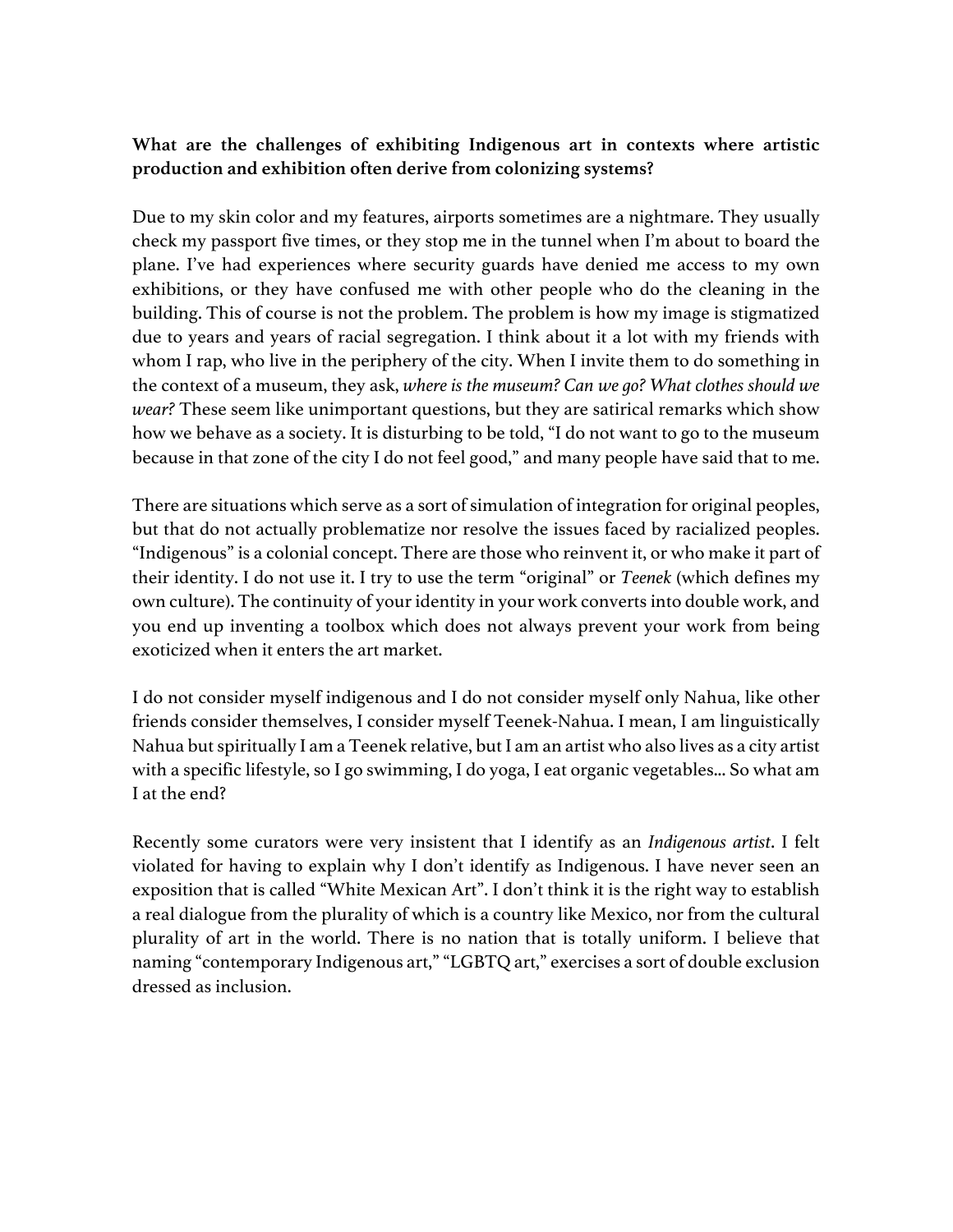## **How does Nahuatl reflect the cosmovision and culture of your community, and how can that be seen in your work: The Last Part of the Body II?**

I approach my language more like an experience that rediscovers things in me, a point of encounter and relation. The Nahuatl that my family speaks is a collage of dialects. I think of language as a presence which can generate relations between people, encrypt others, and appeal to phonetic affectivities.

In that specific piece, I wanted to know if my ancestors could be heard in Mexico City. I began by structuring a large rattle, where the plates replaced bones which the people used in prehispanic times. I wanted a response from them, and my acknowledgement was the wind. The wind and the presence of that sound is almost the same as the phonetic presence of the sounds of Nahuatl. For me, it is a very personal piece, one sound for another, the dialogue that I had with my dead ones.

#### **What are the relationships that your use of materials influences in other works?**

The materials are metaphors that make connections, the phenomenology of the materials takes me back to distant experiences. When a piece of skin appears, it is the equivalence of the exchange of animals for people. Through Spanish participation in the transatlantic slave trade, one animal was worth 60 people; there are ceramic pieces that allude to the interchange of sugar slaves and have sugar crystals in symbolic places where the bodies were void; stone and paper amate (a type of paper made from bark) are metaphors of the body, obsidian is a metaphor of the sea. Silver is present for the monetary exchange during the Colony. The sheet of gold was a vice royal technique to cover wood, which is very violent because in the 18<sup>th</sup> century when they cut a ceiba tree, they were removing a very strong symbolic structure from the landscape to turn it into a door with a Virgin Mary carved into it. We can't stop at seeing the colonial cities and cathedrals as vestiges of ecocide. We have to expand our sensibility and recognize what happens in the streets where we walk.

## **What do you think of artistic work that is called "misery porn" which reproduces contexts of social marginalization?**

There is a fine line between making evident a social situation and reproducing it. There can even be a process of self-exotization. You have to contextualize the conversation around the art that you produce. For me, my art serves as a catharsis or personal discovery, sometimes like a reformulation of my identity.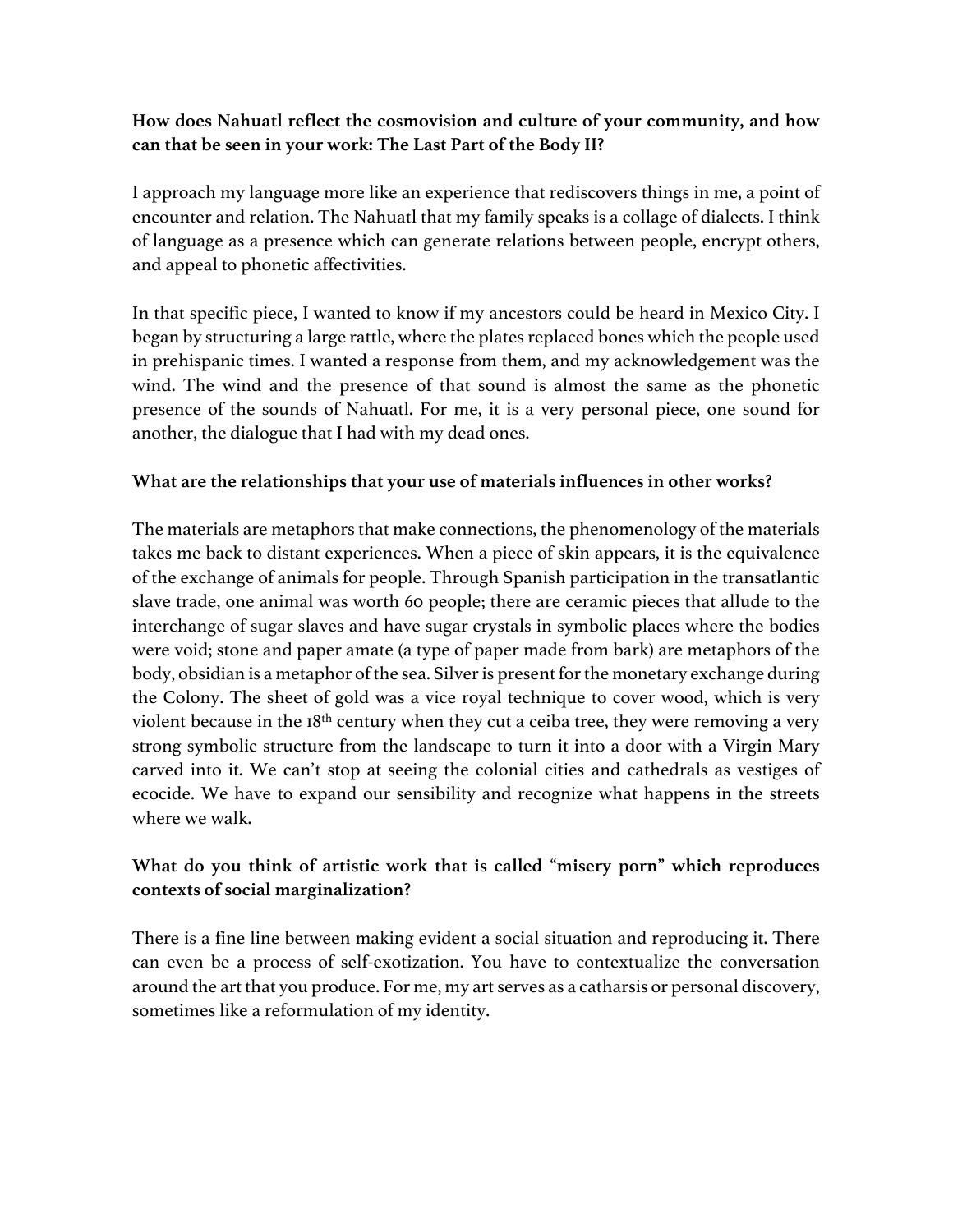From the deep class frontier in Latin America, to generate art is highly expensive. Not only does one have to produce the aesthetic or sensible presence, but there is also a necessary economic chain. You have to think about who's back your work is made upon. All the violence that can be contained in a material or immaterial object, including the most critical, but that is going to cost someone, so that you can continue thinking and earning a living for your productive labor.

It would be necessary to review work by work to know what misery porn is and what is decolonial, along with the dialogue that each work raises within its context, to see how we name and categorize things, and how we want to homogenize them. That which is called misery porn may in some cases be a social good, insofar as it generates a social discussion, however polarizing the problem may be.

# **Is there any contemporary world oppressor you would write to as you did with Nuño de Gúzman?**

Yes, I would write to many, and I will continue writing with the same intention, as a metaphor of those reincarnated people of the past who have the face with which they killed my father's father. My father just finished a process of cancer, which he was able to overcome, but it was brutal. I did a lot of this series of bodies that were hanging thinking about how if you cannot maintain a level of consumption, nor production or work, as was the case with my father, you are discarded in a brutal manner.

I continue feeling like I am in a colonial regime, and I continue feeling like I make the art of survivors. There is nothing to celebrate in the 500 years of the conquest. We continue making art of people who survived the end of the world, pandemic after pandemic.

## **How has your artistic process changed with the pandemic?**

In Mexico, every day there are 100 recognized deaths caused by *narco* violence. That is to say 100 loved ones go missing daily. Mexico is the country with the most child abuse. It is one of the worst countries in the world in relation to the way it treats women and trans people. People are locked up with their tormentors. The pandemic exacerbates a constant reopening of wounds.

The place that my generation occupies in the agenda of those that make decisions is cruel. Many of my generation, that is the work force, died during the second wave of COVID. We do not have union rights, which were had before. As a generation, we pay the most taxes. We are the most outsourced in the economy, and the ones who sustain the bureaucratic and political apparatus in Mexico. We are the generation most prepared academically, at the same time we earn the least.